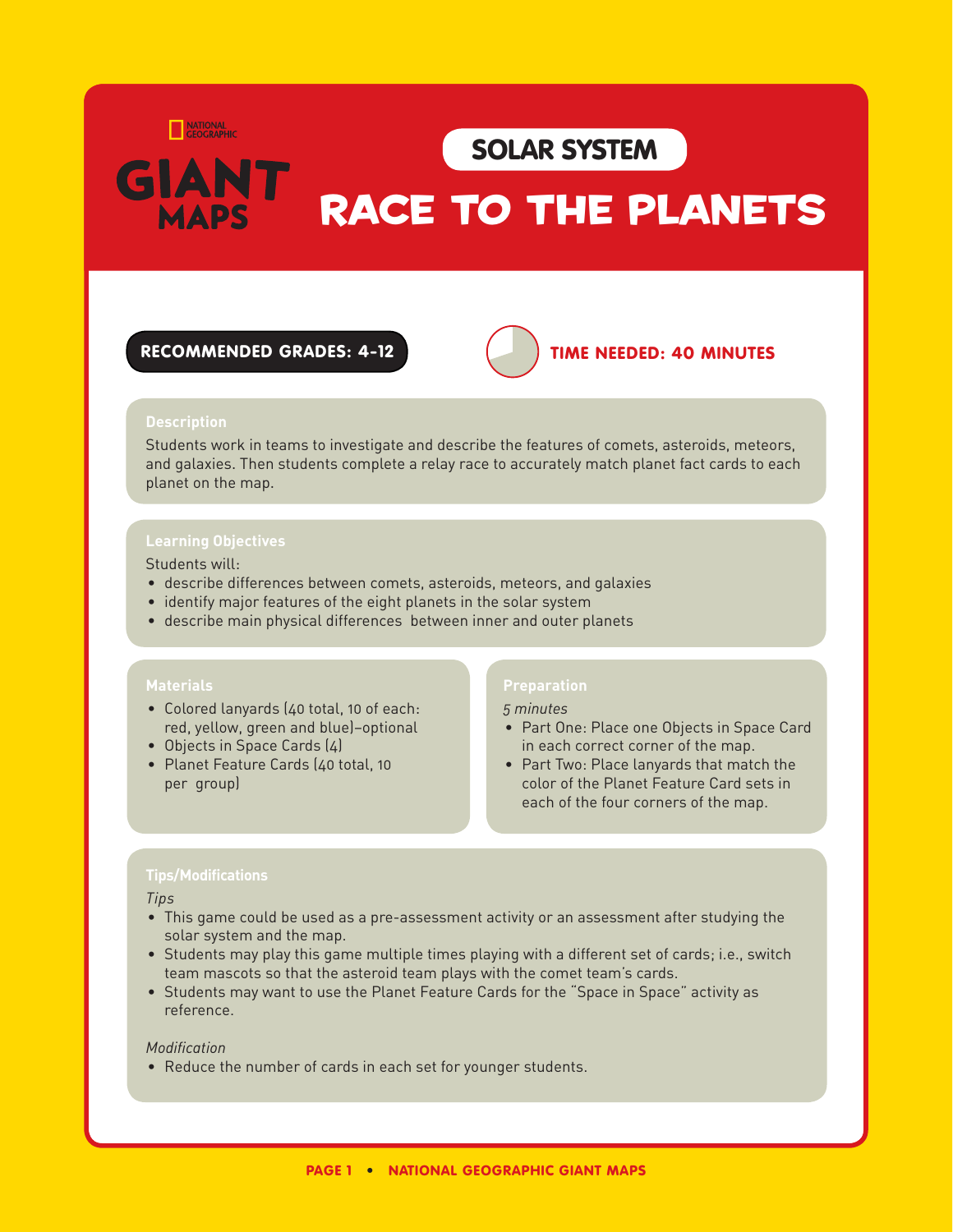## RACE TO THE PLANETS



Rules **Have students remove shoes before walking on the map.** 

## DIRECTIONS

## PART ONE: COMETS, ASTEROIDS, METEORS, AND GALAXIES

- 1. Divide the class into four teams and gather each group of students at one of the four corners of the map.
- 2. Ask each team to pick up the Objects in Space Card at their corner—comet, asteroid, meteor, or galaxy. This space object will be their team "mascot." Give each team their lanyards, having each student of the team wear the same color of lanyard.
- 3. Give students time to read through the description of each feature and prepare how they would like to present the information to the rest of the class. Suggest that students could perform a skit, a cheer, or a song using the information on the card to introduce their "mascot."
- 4. When students are ready, have each group present their team "mascot" to the entire class.
- 5. After all presentations are finished, have a quick discussion with the class about the differences between comets, galaxies, asteroids, and meteorites. Ask:
	- •   *Which is the biggest?* (Galaxy)
	- •   *How does location help define them?* (Various possible answers: Asteroids are in the asteroid belt between Mars and Jupiter.)
	- •   *Have you seen one in the sky?* (various answers)
	- •   *Do you know which space object is closest to Earth?* (meteor)

### PART TWO: PLANET FACT RELAY RACE

- 1. Have students walk over the map, noting different features and information that are included (especially if this is one of the first activities students do on the map).
- 2. Redirect students to stand in their team corner. If they are not already, have each student on a team wear the same color of lanyard. Explain that students are going to compete in a relay race to explore the different features of the map and space. The first student in line will pick a Planet Feature Card, read the description, deliver the card to the correct planet on the map, and return to their team corner. When the first student returns to the corner, that student tags who is next in line. That student repeats the actions of the first student with the next card in the team's Planet Feature Card deck and so on until all the cards have been delivered. When the team has delivered all of their Planet Feature Cards, they should sit down in their corner to show they are done. As a class, determine if team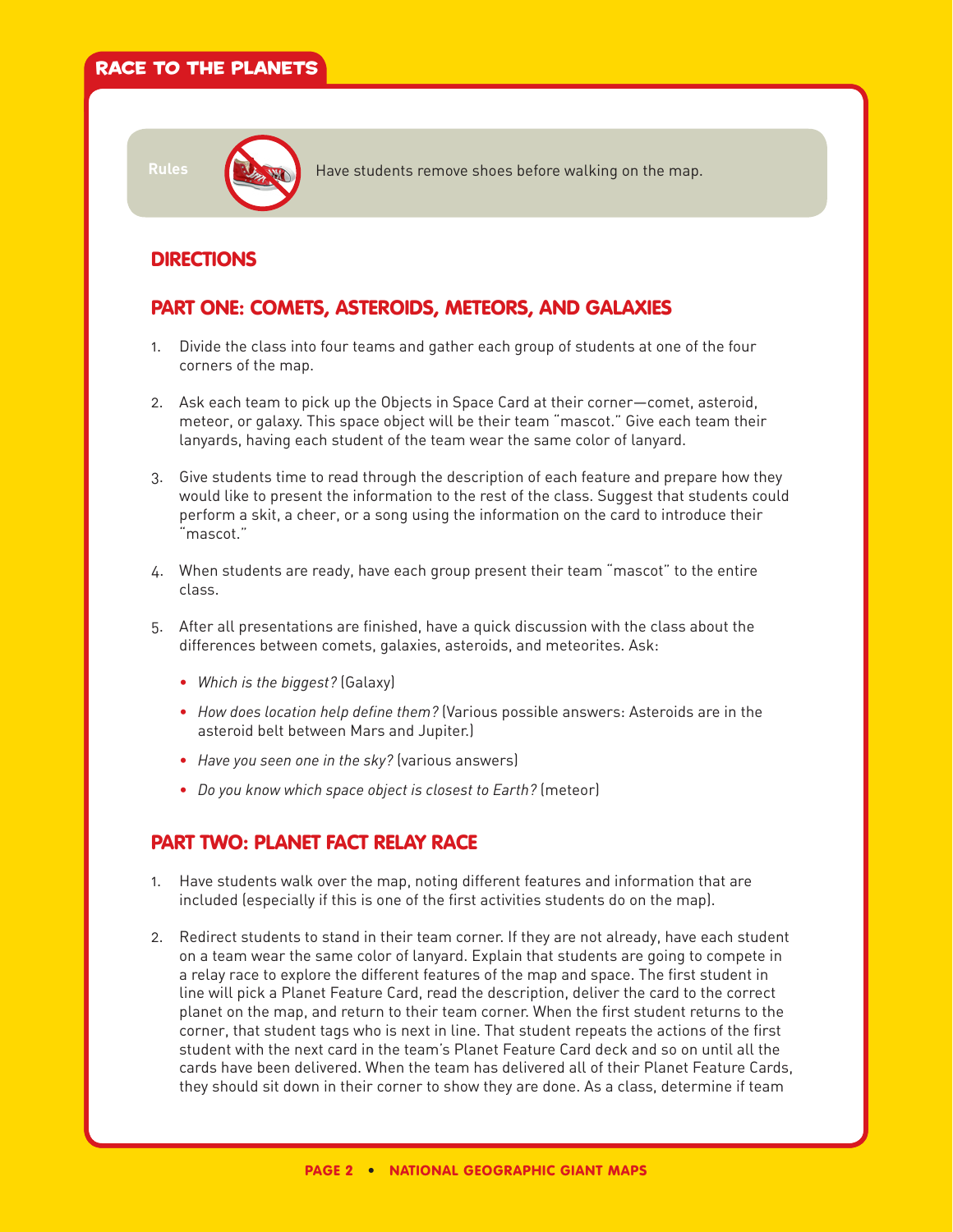members are allowed to help each other out and discuss a possible answer before leaving the corner. Establish the other rules of the game:

- No running.
- Only one team member may be out of the corner at a time.
- •   When a team member returns to the corner, they must tag the next student before another team member leaves the corner.

Stress to students the importance of accuracy and not just speed. Explain that you will use a point system to determine the winner. There are both speed and accuracy points. The team with the most points after delivering all of their cards is the winner.

- Speed points
	- $\rightarrow$  1st place = 3 points
	- $\rightarrow$  2nd place = 2 points
	- $\rightarrow$  3rd place = 1 point
	- $\rightarrow$  4th place = 0 points
- Accuracy points
	- $\rightarrow$  1 point for every correct card placed
	- $\rightarrow$  0 points for every incorrect card placed
- 3. To start the game, put a pile of ten Planet Feature Cards face down on the map in each team's corner. Each team's Planet Feature Cards are color coded to their lanyards. When all teams are in line and ready, begin!
- 4. When all four corners have delivered all the cards, have a team travel to a planet and report out the information that has been gathered for that planet. Use the answers provided in the Planet Feature Cards Answer Key, found at the end of this activity, to ensure that all cards were placed correctly on the map and have teams calculate their accuracy points.
- 5. Review the characteristics of each planet with students and discuss the major differences between the inner planets and the outer planets. Have students share what they discovered: What was the most amazing feature? Which planet is Earth's sister planet? Which planet do you hope astronauts might travel to?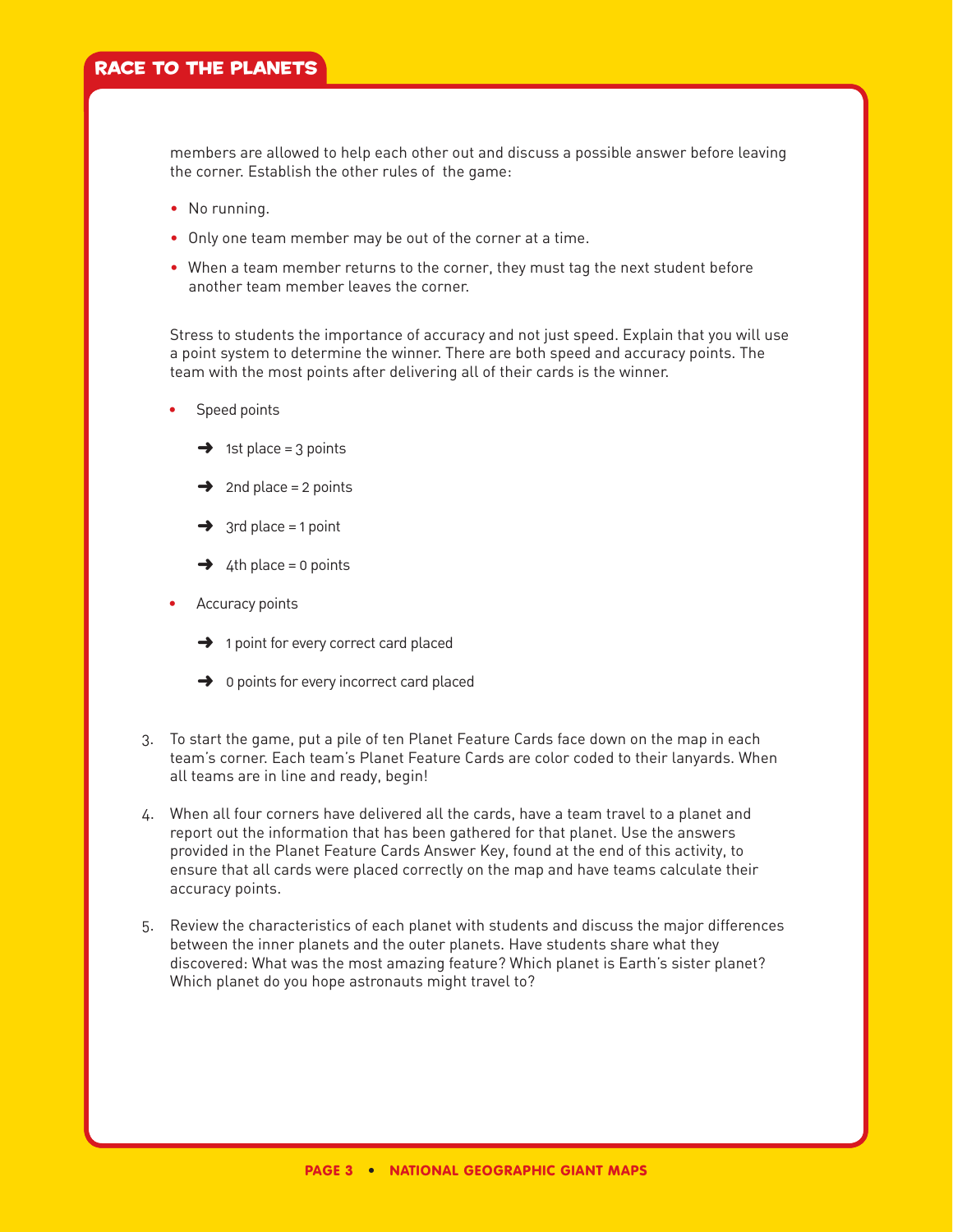#### **Planet Feature Cards Answer Key**

Use this answer key to calculate accuracy points at the end of the game.

## RED CARDS (METEOR)

| Clue                                                                           | <b>Hint</b>                                | <b>Answer</b> |
|--------------------------------------------------------------------------------|--------------------------------------------|---------------|
| Largest volcano in solar system<br>(Olympus Mons)                              | Red planet                                 | Mars          |
| Smallest planet without a moon                                                 | Closest to the Sun                         | Mercury       |
| Planet with the largest number of rings                                        | Gas giant                                  | Saturn        |
| Planet considered to be Earth's sister<br>planet                               | Planet is nearly the same size as<br>Earth | Venus         |
| Terrestrial planet that rotates in 24<br>hours                                 | The only planet we know with life          | Earth         |
| Planet that has the strongest gravity in<br>solar system                       | Largest planet                             | Jupiter       |
| Planet farthest from the sun                                                   | Deep blue color                            | Neptune       |
| Planet with large dust storms                                                  | Red planet                                 | Mars          |
| Planets moons have names after<br>characters created by William<br>Shakespeare | Planet looks like it rotates on its side   | Uranus        |
| Rings made of ice and dust                                                     | Second largest gas giant                   | Saturn        |
|                                                                                |                                            |               |

## BLUE CARDS (COMET)

| <b>Clue</b>                                                   | <b>Hint</b>                                             | <b>Answer</b> |
|---------------------------------------------------------------|---------------------------------------------------------|---------------|
| Largest planet in solar system                                | Gas giant                                               | Jupiter       |
| Planet is considered the hottest in the<br>solar system       | Earth's sister planet                                   | Venus         |
| The planet that has the largest canyon<br>in the solar system | Red planet                                              | Mars          |
| Planet that is one AU from the sun                            | Planet has a large amount of water                      | Farth         |
| Coldest planet in solar system                                | Blue-green color                                        | Uranus        |
| Seasons last for 40 years                                     | Deep blue planet                                        | Neptune       |
| Planet with iron core and a wrinkle-like<br>surface           | Closest to the Sun                                      | Mercury       |
| Planet has a moon larger than Mercury                         | Gas giant                                               | Jupiter       |
| Planet that takes 365.25 days to revolve<br>around the sun    | Only planet with lots of liquid water<br>on the surface | Earth         |
| Planet that orbits 9.5 AU from the sun                        | Known for its beautiful rings                           | Saturn        |